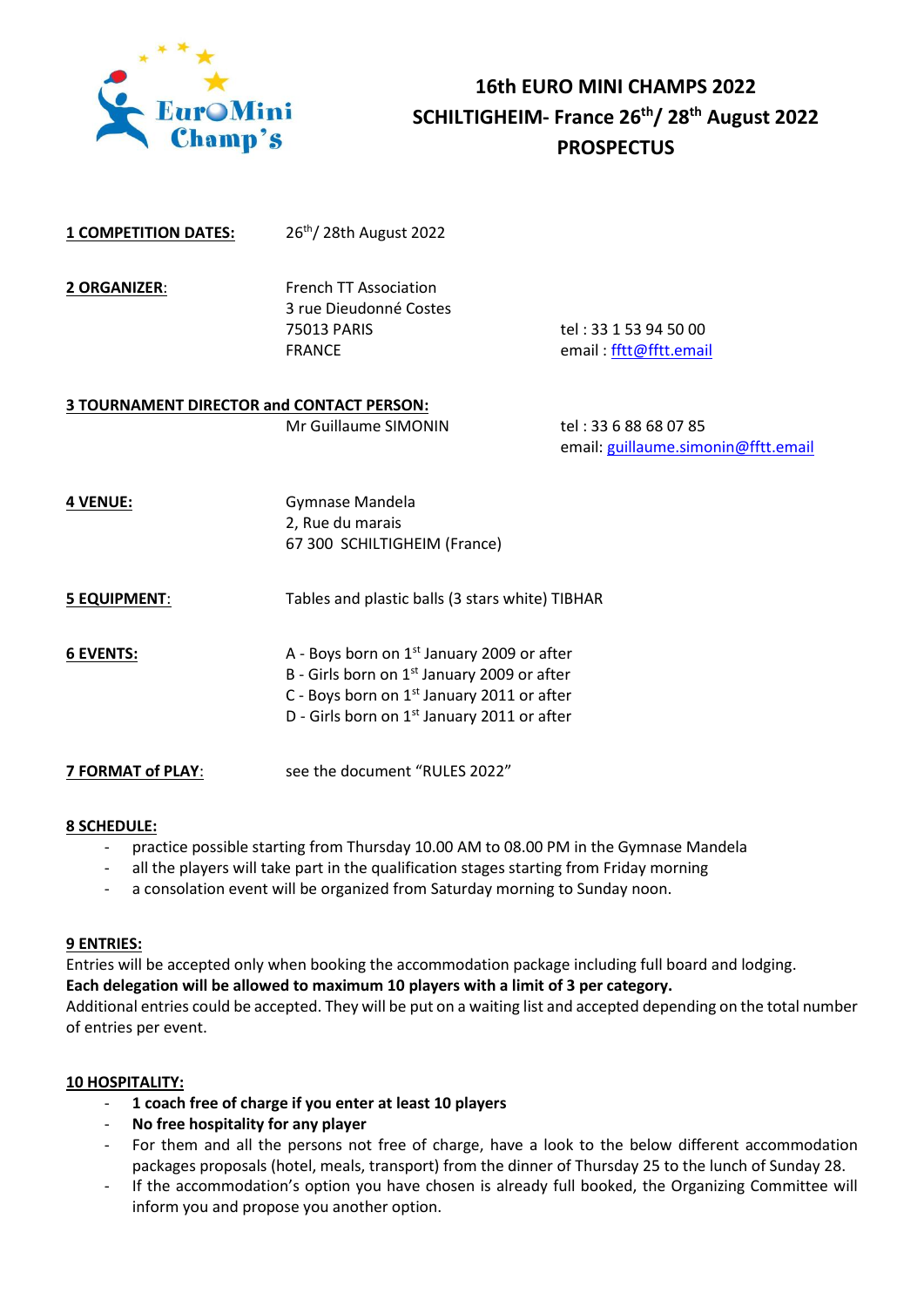

# **16th EURO MINI CHAMPS 2022 SCHILTIGHEIM- France 26 th/ 28 th August 2022 PROSPECTUS**

#### **EXTRA MEALS AND NIGHTS**

- Apart the planned packages (Thursday dinner to Sunday lunch) we can provide you with your extra meals for Sunday evening, (14 Euros per meal), only **IF REQUESTED**
- And also your extra hotel room + breakfast, only **IF REQUESTED**

#### **REMINDER OF ALL COSTS**

| Option 1<br>$(2** Hote)$          | <b>Option 2</b><br>$(3***$ Hotel) |
|-----------------------------------|-----------------------------------|
| Full package (3 days)             | Full package (3 days)             |
| single room 320 Euros             | single room 380 Euros             |
| double room 240 Euros             | double room 280 Euros             |
| triple room 210 Euros             |                                   |
| Extra meal Sunday dinner          | Extra meal Sunday dinner          |
| 14 Euros                          | 14 Euros                          |
| Extra night&breakfast             | Extra night&breakfast             |
| 75 Euros/person/night in SR       | 95 Euros/person/ night in SR      |
| 40 Euros/person/night in TR or DR | 55 Euros/person/ night in DR      |

## **The coaches who would not take any of the 2 proposed options will have to pay a fee of 200 euros to be allowed to coach.**

## **11 ACCREDITATION and WELCOME:**

- For those arriving by car the accreditation will be done directly at the venue Gymnase Mandela
- For the others they will be welcomed by the organizing committee (if they have received the place and arrival time on time and correctly) ° at Strasbourg airport
	- ° at Strasbourg train station
	- ° at the Lufthansa bus stop "Boulevard de Metz-Gare".

## **12 VISAS**:

if you need a visa please contact Mr Guillaume SIMONIN as soon as possible, so he can assist you with the visa process.

#### **13 COMMERCIAL RIGHTS**:

The organizing committee exclusively owns and controls all commercial rights in and to the Euro Mini Champs. Such Commercial Rights to include, without limitation:

- all audio, visual and audio-visual and data rights
- sponsorship, advertising, merchandising, marketing and other forms of rights of association
- ticketing, hospitality and other concession rights
- other rights to commercialize the event.

## **14 CANCELLATION OF THE COMPETITION:**

In case of cancellation of the competition by the organizers, they promise to reimburse to the delegations at least 90% of the total accommodation cost.